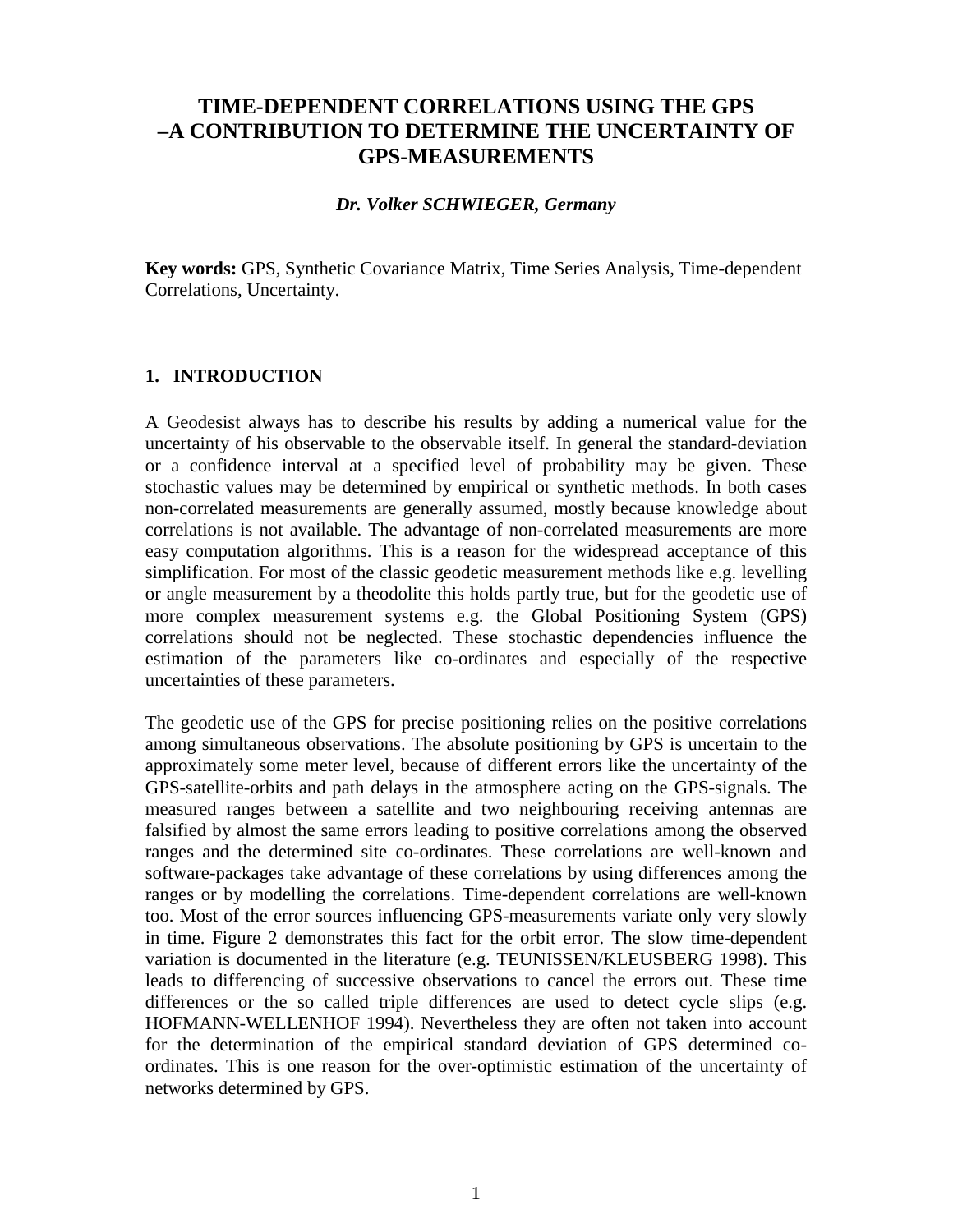

**Figure 1:** GPS orbit error as an example for time-dependent correlations

One trend in research is the occurrence of correlations in time series for years as they are found at permanent active GPS-sites. If they are not taken into account, the uncertainty of the co-ordinates of the respective permanent GPS-site will be estimated too optimistic. Their knowledge will lead to correct uncertainty determination of observation related to active GPS-sites. The determination of these long-time timedependent correlations may be done empirically respectively analytically or in a synthetic way. The following paper will give an insight into both estimation procedures. The influence of the determined correlations on the estimation of numerical values for the uncertainty – the standard deviations – will be outlined as well.

## **2. TIME-DEPENDENT CORRELATIONS USING THE GPS**

#### **2.1 Synthetic Determination of Correlations for GPS**

For synthetically determined variances and co-variances respectively correlations a detailed image of all error sources and the possible magnitudes has to be available. The influence of the errors on the observations has to be known too. The theoretic background for this type of uncertainty computation is called the model of elementary errors, that has its roots in publications of the last century (BESSEL 1837 and HAGEN 1837). PELZER (1985) expanded the model including errors, that influence more than one observation (functionally correlating errors). The multi-observation influence gives the possibility to include correlations into the stochastic model, the covariance matrix of the observations. Recently SCHWIEGER (1999a) introduced another type of correlating error source, the stochastically correlating errors. There the correlations among the observations are due to correlated error sources like e.g. correlated tropospheric fields. The Guide to the expression of uncertainty in measurement (IOS 1995) calls this type of uncertainty determination a type B estimation. With the exception of the type of elementary errors introduced by SCHWIEGER (1999a), the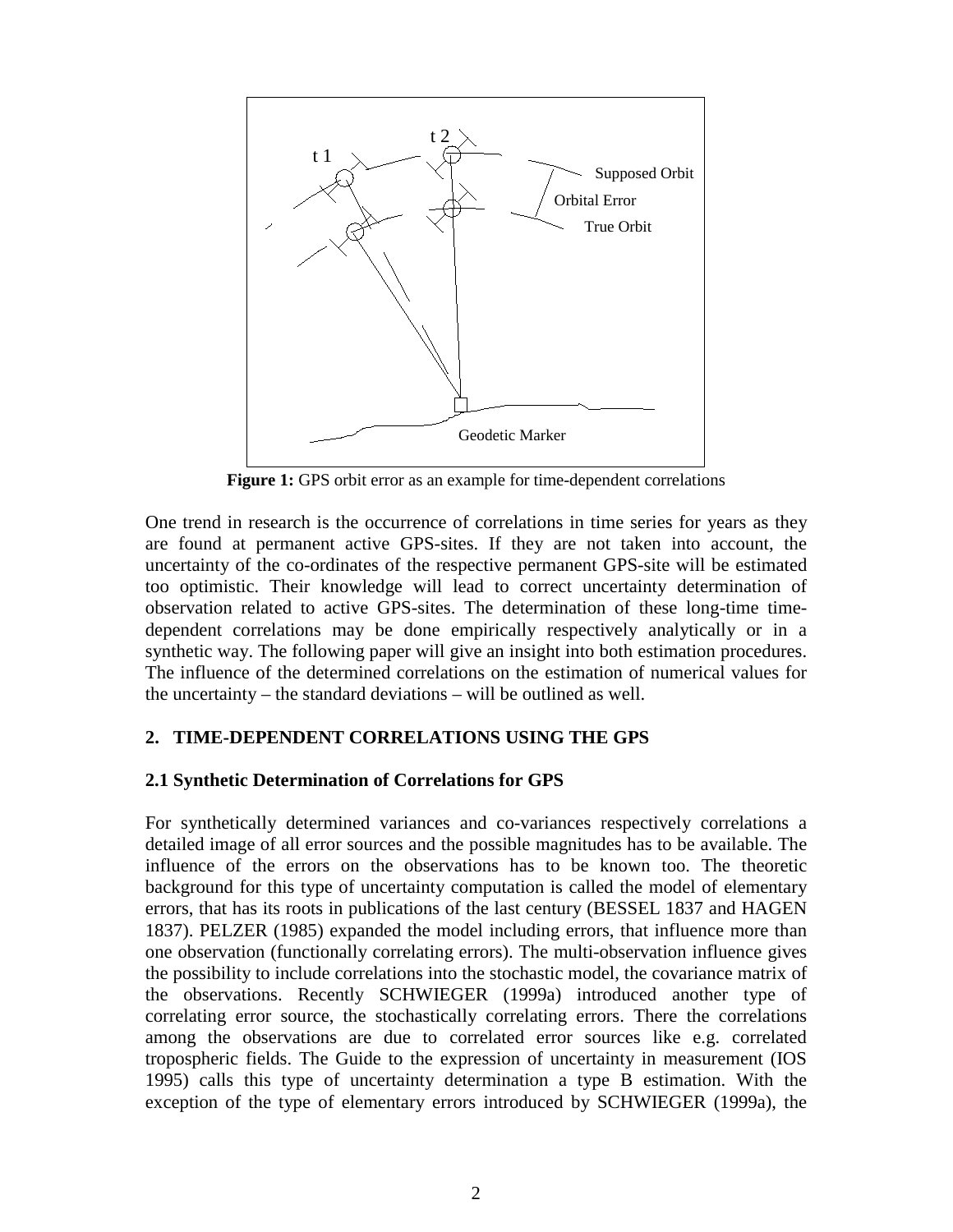Guide (GUM) deals with exactly the same model. The general equation to determine the co-variance matrix of the observations  $\Sigma_{\nu}$  is given in the following

$$
\Sigma_{ll} = \sum D \cdot \Sigma_{dd} \cdot D^T + F \cdot \Sigma_{ff} \cdot F^T + \sum G \cdot \Sigma_{gg} \cdot G^T . \qquad (1)
$$

Die first part of equation (1) contains the influence of the not correlating elementary errors, the second part describes the influence of the functionally correlating ones and the last term stands for the stochastically correlating elementary errors. The influencing matrices *D*, *F* and *G* contain coefficients describing the influence of the errors, respectively the variances and covariances, on the observations. Generally these coefficients are the partial derivatives of a particular observation with respect to a particular error. The matrices are diagonal (D and G) or more or less completely filled (F). The covariance-matrices describe the stochastic model of the error sources. In general they are of diagonal nature ( $\Sigma_{dd}$  and  $\Sigma_f$ ); only matrix  $\Sigma_{gg}$  may be completely filled. For details of the theoretical background the author refers to SCHWIEGER (1999a).

Regarding most of the geodetic measurement techniques the knowledge about the influencing errors, that contribute to the uncertainty of the measurement is available (empirical determination or given by the manufacturer), with other words the covariance matrices of the different error sources and their influencing matrices may be written down and the resulting uncertainties including correlations may be determined according to equation (1). For some of the geodetic measurement techniques the determination of uncertainties is presented by different speakers within this workshop.

| Elementary               | correlation | in space   | <b>Correlation</b> | in time        | assumptions                                                                                      |
|--------------------------|-------------|------------|--------------------|----------------|--------------------------------------------------------------------------------------------------|
| error-source             | among       | among      | intra-             | inter-         | concerning the (not) -                                                                           |
|                          | stations    | satellites | epochal            | <u>epochal</u> | modelled correlations                                                                            |
| satellite-orbit          | FC          | <b>NC</b>  | <b>SC</b>          | NC             | broadcast-ephemerides                                                                            |
| satellite-clock          | FC          | <b>NC</b>  | NC                 | NC             | different receiver-types                                                                         |
| ionosphere               | NC          | <b>NC</b>  | <b>NC</b>          | NC             | two<br>measurement<br><sub>on</sub><br>frequencies                                               |
| troposphere              | <b>SC</b>   | <b>SC</b>  | <b>SC</b>          | <b>SC</b>      |                                                                                                  |
| multipath                | NC          | FC         | FC                 | FC             | homogeneous reflector                                                                            |
| antenna-phase-<br>centre | <b>SC</b>   | <b>SC</b>  | <b>SC</b>          | <b>SC</b>      | different antenna-types in<br>identical<br>epoch,<br>one<br>antenna-types in different<br>epochs |
| phase-noise              | NC          | NC         | NC                 | NC             |                                                                                                  |
| centring                 | NC          | FC         | FC                 | NC             |                                                                                                  |

**Table 1:** Elementary errors of GPS monitoring surveys ;

NC – not correlating, FC – functionally correlating, SC – stochastically correlating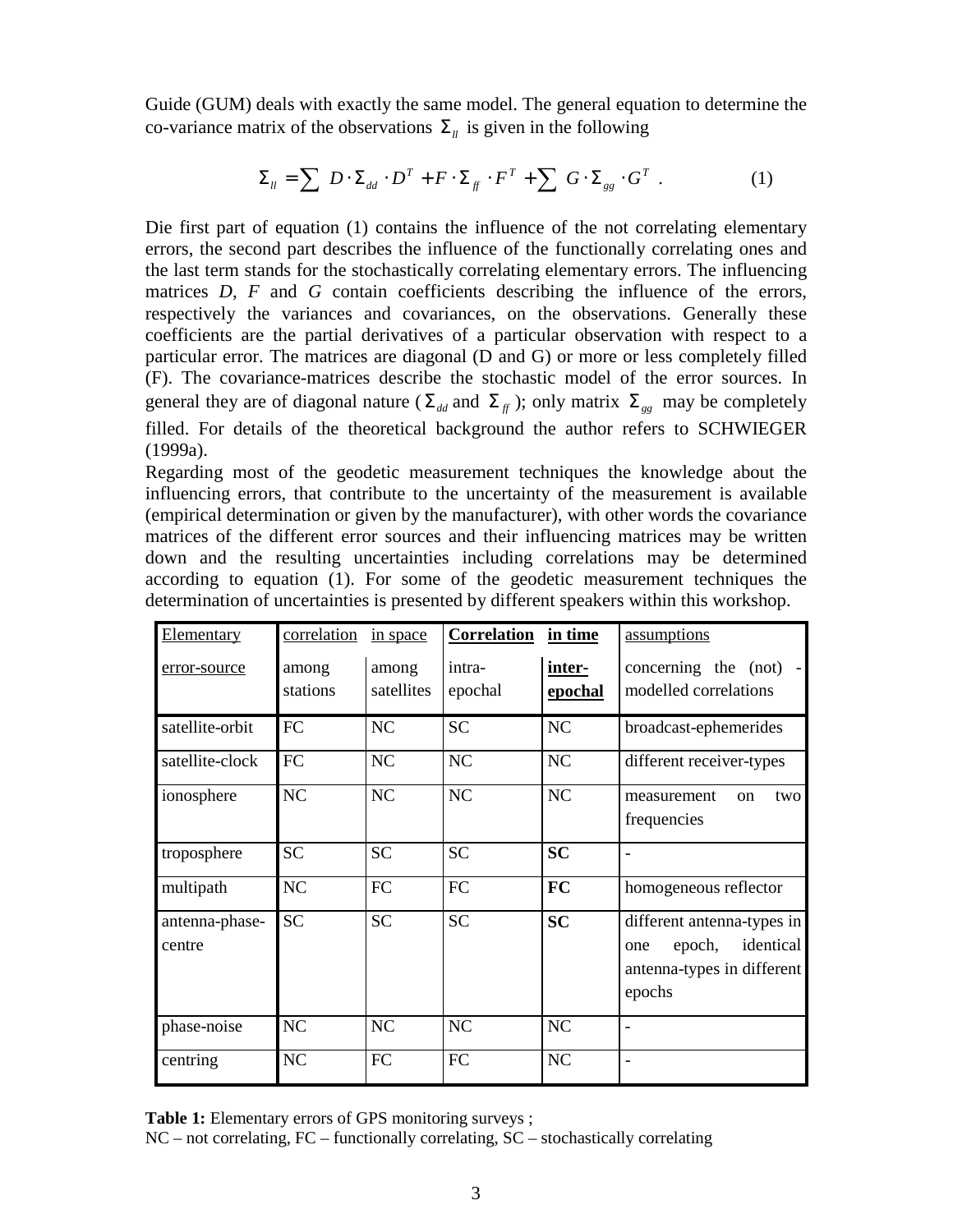One of the most complex measurement techniques are geodetic GPS-measurements. Up to now a complete model for determining uncertainties is not evaluated. SCHWIEGER (1999a) developed a model of elementary errors for GPS monitoring surveys valid up to maximum baseline lengths of 50 km. Table 1 gives a summary of the error sources that have to be taken into account and shows the occurrence of correlations in general. Special attention is given to time-dependent correlations covering years of observations, because the research was focussed on this topic. In any case the occurrence of timedependant correlations is obvious for short periods as well as for periods covering years of observations.



**Figure 2**: Location of the Vrancea network



**Figure 3:** Vrancea network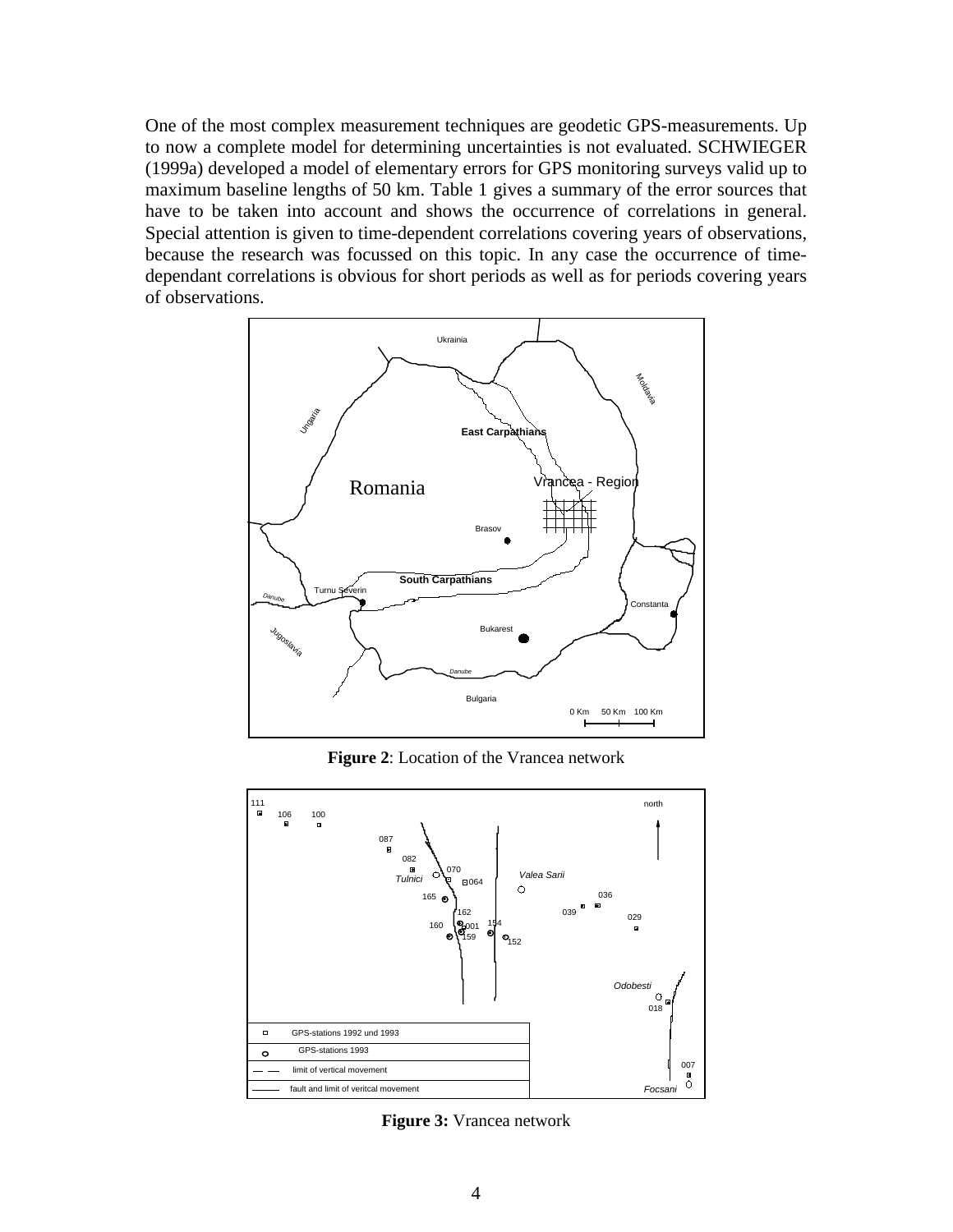

**Figure 4**: Interepochal correlations for selected baselines



**Figure 5:** Interepochal height correlation in dependence of the height difference (baseline 36 – 39)

The research was realized for a vertical control network located in Romania in the Carpathian mountains (figures 2 and 3). It was observed by levelling in earlier times. In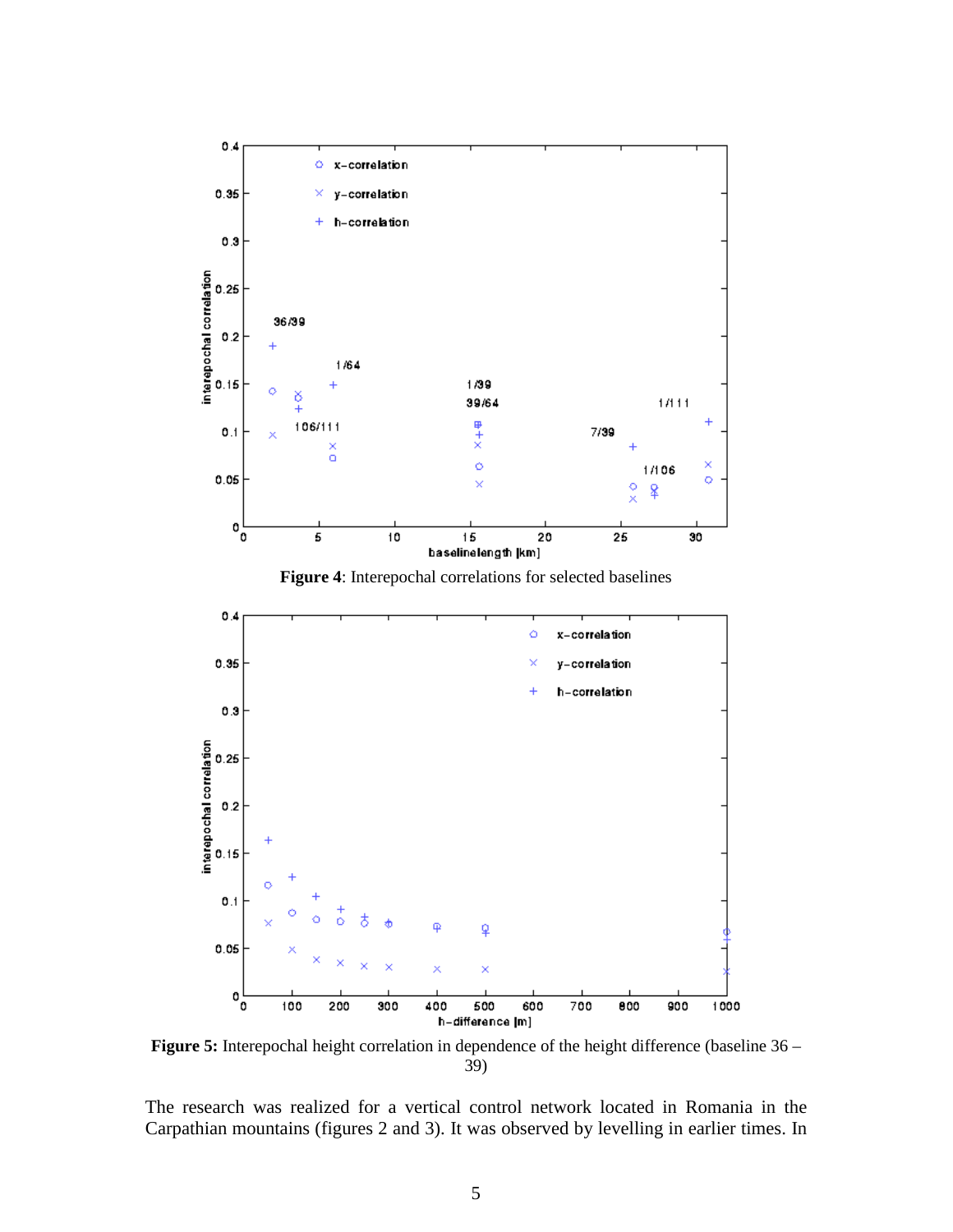1992 and 1993 the network was remeasured by GPS. So called interepochal correlations among the co-ordinates between the deformation epochs were determined by the synthetic methods described above. In Figure 4 the interepochal correlations determined for selected baselines of the network are shown. The computations result in maximum correlation coefficients of approximately 0.19. Simulations have shown that these correlations essentially depend on the baseline length, the height difference of the stations and the individual satellite configurations. The influence of the height difference for baseline 39-36 is presented in figure 5. The important influence of the day time and the season is documented by table 2 (chapter 3).

The estimable correlations coefficients are of the magnitude that they have to be taken into account for the determination of uncertainties and other geodetic quality criteria (SCHWIEGER 1999a and 1999b). Some characteristic results are shown in chapter 3. The interepochal correlation coefficient reaches 0.38 for identical day time, season and satellite configuration.



#### **2.2 Analytic Determination of Correlations**

**Figure 6:** Original time series (Göttingen – Höxter, height component)

The second possibility to determine time-dependent correlations is their analytic estimation. In this case the uncertainty as well as the correlations are estimated on the basis of empirical data. In IOS (1995) the procedure is called the estimation of a type A uncertainty. Because the paper deals with time-dependant correlations, we have to use the tools of time series analysis. The general procedure is trend separation, outlier elimination, and filtering. After these pre-processing steps are covariance-functions and FOURIER-transformed power-spectra are determined. The theory of time series analysis may be studied more in detail in the specialized literature (e.g BENDAT, PIERSOL 1971 or TAUBENHEIM 1969).

For the determination of correlations for GPS time series two example data-sets were at the authors disposal. Five years of weekly solutions of the BKG (Bundesamt für Kartographie und Geodäsie) are used to investigate possible annual periods in the correlative behaviour. Fourteen days of hourly solutions of the LGN (Landesbetrieb Landesvermessung und Geo-Basisinformation Niedersachsen) shall give an insight into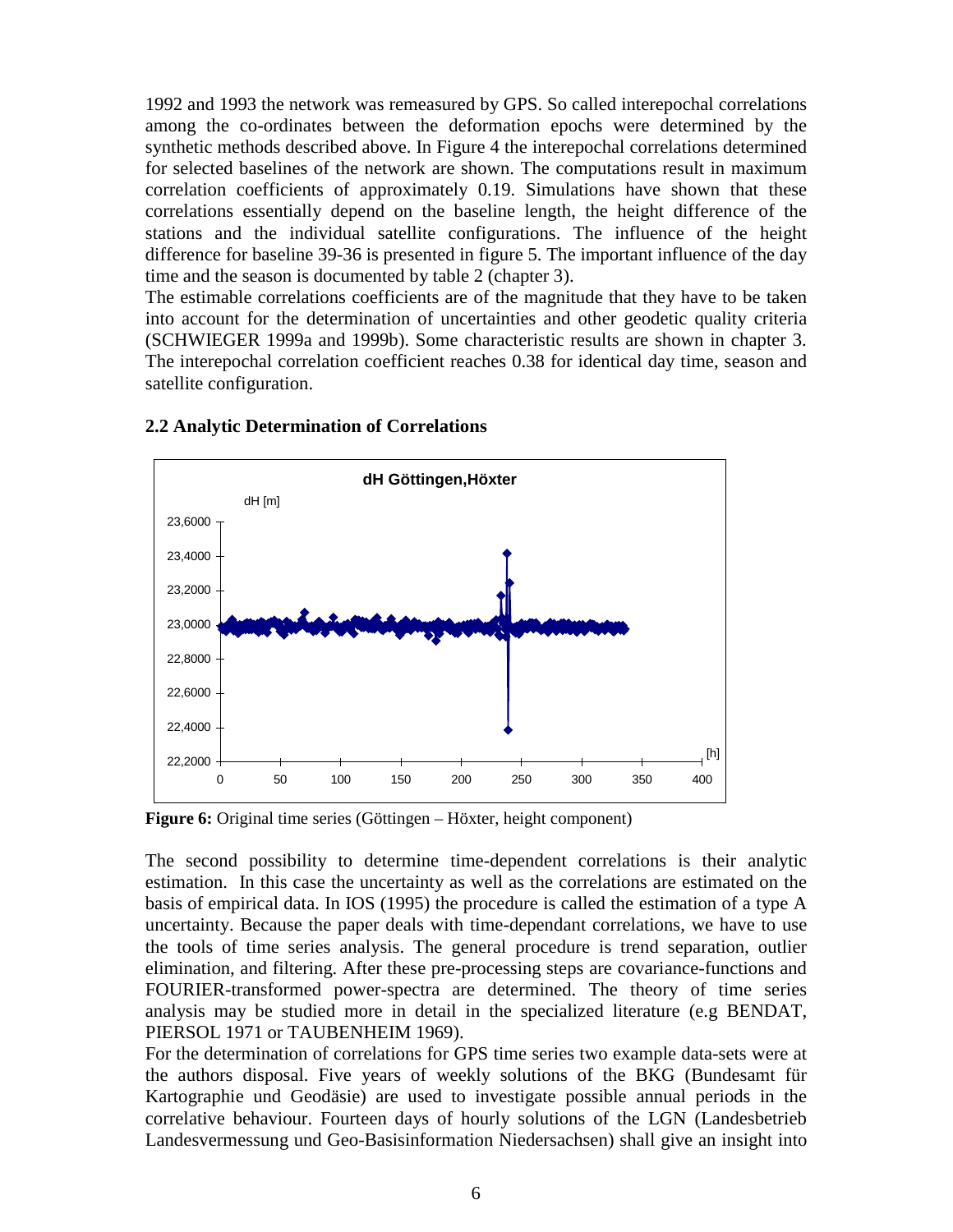possible diurnal periods. The typical procedures are briefly summerized for the two time series. The trend elimination was realized using bit by bit linear regression analysis. The elimination of the outliers was done by linear interpolation and the filters were movingaverage filters with different filter lengths ranging from 5 to 7. The results are presented in the form of autocovariance functions and power spectra for two exemplary data-sets. For more details regarding the procedure and the data-sets the author refers to JOHANNSEN (2000).



**Figure 7:** Time series after outlier elimination and applied moving average filter (Göttingen – Höxter, height component)



**Figure 8**: Autocovariance-function of the height-component (Göttingen-Höxter)

Figures 6 to 9 illustrate the different data processing steps for the LGN-data. This data contains baselines with lengths up to 50 km located in the north of Germany (Lower Saxony). For presentation the height-difference between the cities of Göttingen and Höxter (baseline length: 48 km) is chosen. The analysis leads to a clearly visible diurnal period in the autocovariance function as well as a visible peak in the power-spectra. The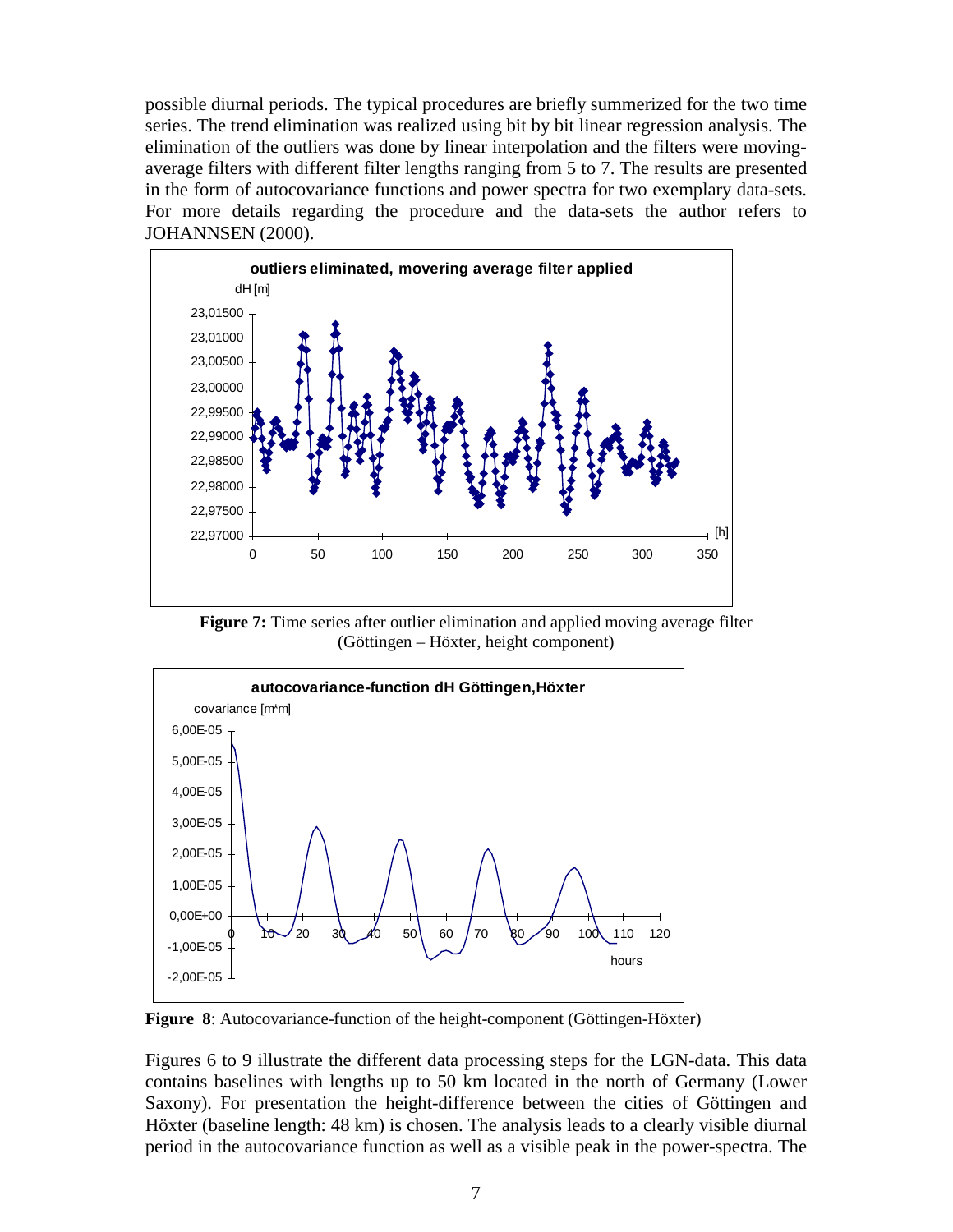correlation coefficient reaches a value of 0.52 for a period of one day and the peak of approximately 24 hours dominate the power-spectra. The exact value of the peak at 24.2 hours does not stand in contrast to the theoretical peak of 24 hours, because the availability of 1-hour-solutions restricts the uncertainty of the peak determination. The peak at the 12.1 hours, which occurs exactly at the half period with respect to the dominating 24.2 hour peak, is caused by the filter process and not by a real physical phenomenon. The correlation coefficient reaches an amount greater than the one estimated by synthetic means in chapter 2.1, because we deal with empirical data of two weeks. The influence of error sources with e.g. an annual period are not taken into account.



**Figure 9:** Power-spectra (Göttingen-Höxter, height-component)

The BKG-data consists of baselines with lengths of continental dimensions; for presentation the height component of the 600-km-baseline Graz (Austria) - Potsdam (Germany) is chosen. The surprising result is a maximum peak at 27.3 weeks, and not at the expected 52 weeks. The peak stands for a semi-annual period, because the uncertainty of the peak again includes the theoretical semi-annual value of 26. In any case the result is a surprising one due to the expectation of an annual period. The annual period was expected because of e.g. tropospheric mismodelling. The cause for this rather unexpected correlative behaviour is supposed to be the ionosphere. In general some of the ionospheric layers show a semi-annual periodic behaviour (e.g. BAILEY et.al. 2000 and FEICHTINGER et.al. 1997). For modelling purpose (see chapter 2.1) the influence of the ionosphere was set to zero. This had its reason within the baseline lengths of maximum 50 km. WANNINGER (1994) points out that the ionospheric influence may arise up to approximately 0.2 ppm for the second order terms that remain after the GPS-2-frequency correction. For a 600 km baseline this influence has to be taken into account. Other possible semi-diurnal periods are the movement of the geocentre (MONTAG 1997) or influences of the orbit determination, that should in general be eliminated by the orbit determination technique (TEUNISSEN, KLEUSBERG 1998).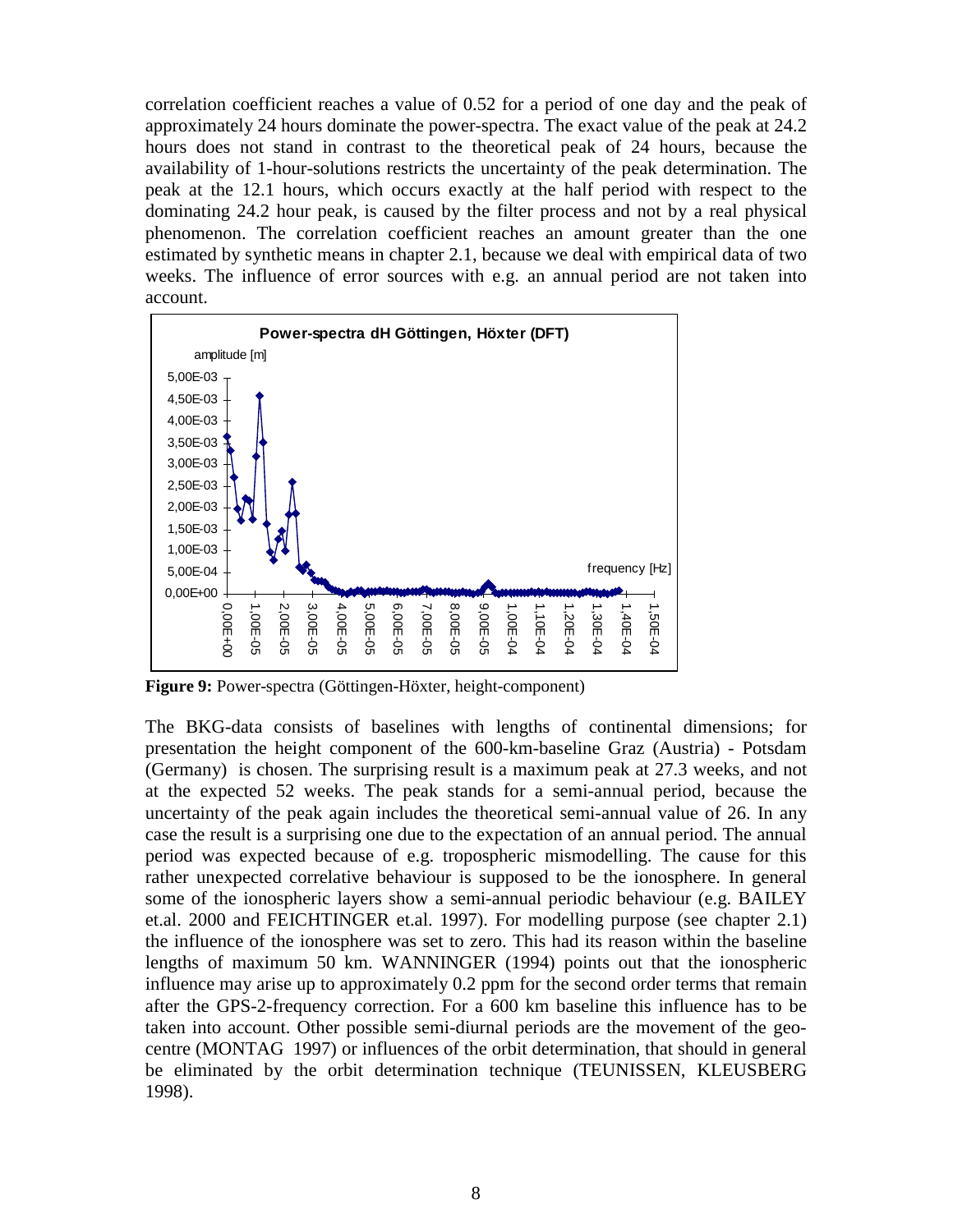

**Figure 10**: Autocovariance-function (Graz - Potsdam, height-component)



**Figure 11**: Power-spectra (Graz - Potsdam, height-component)

Additionally the attention has to be focussed on two aspects of the analysis. First it has to be stated that the power-spectra is much more suited to identify the semi-annual period. The autocovariance function shows the same period, but because of the higher correlation coefficient for one year, it could still be possible, that the two periods are of the same magnitude. Only the power-spectra shows, that this is obviously not the case. The magnitude of the correlations has to be regarded as the second aspect. It reaches up to 0.54 after one year. This value is much higher than it was modelled in chapter 2.1 by synthetic means. The reason may be given by the different error sources because of the extended baseline lengths in comparison to the example network in 2.1. In any case the correlations have to be taken into account for the determination of the uncertainty of GPS-determined co-ordinates (see chapter 3).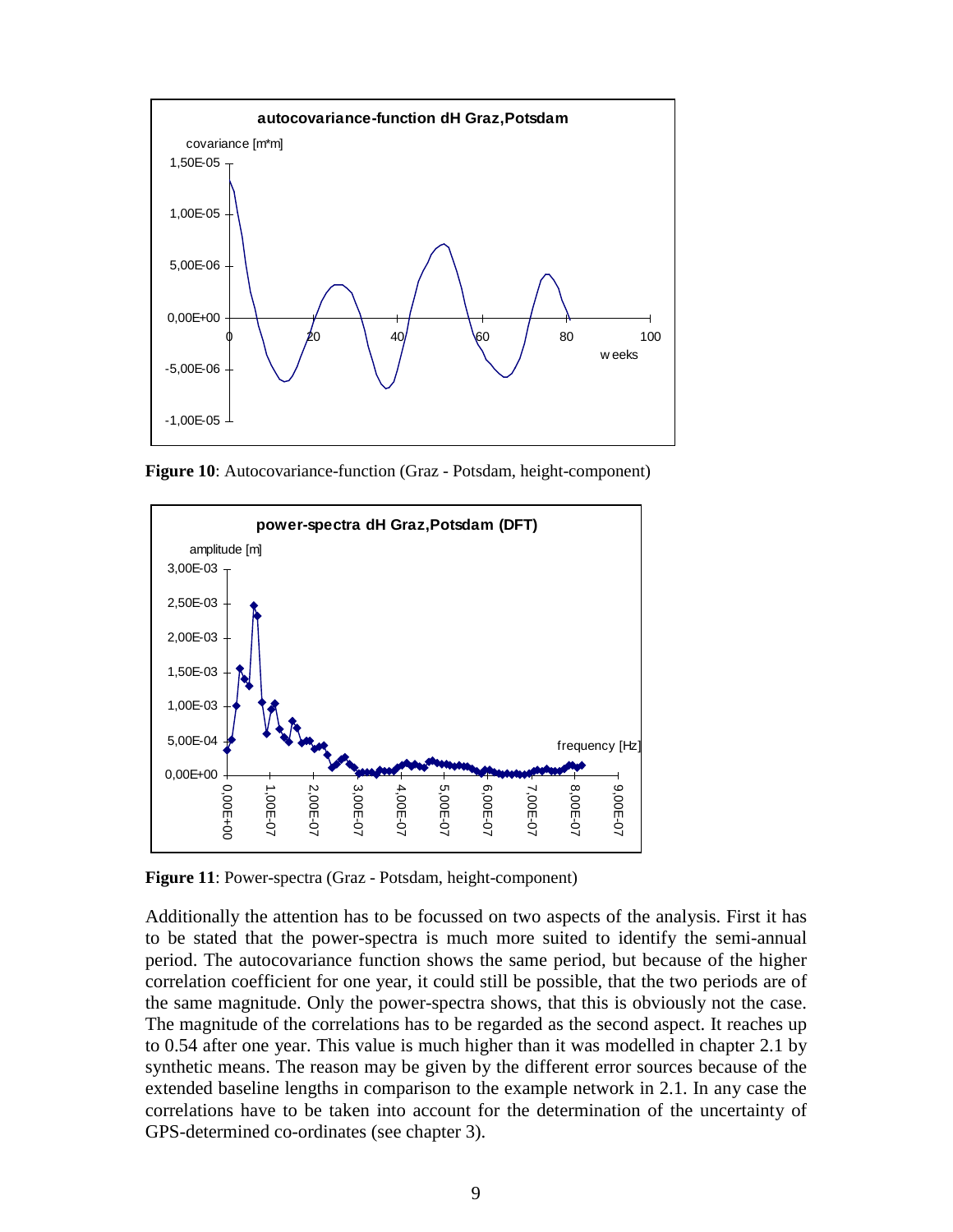#### **3. THE INFLUENCE OF CORRELATIONS ON GPS-UNCERTAINTY**

Obviously correlations in hand influence the estimation of the parameters like coordinates as well as the respective standard deviation, because the stochastic model of the observations is different referring to a model neglecting these stochastic dependencies. It shall be stated that the comments of this chapter do not depend on the type of evaluation of uncertainty.

To illustrate the influence of the correlations two typical geodetic examples shall be given in the following. The most used computational algorithm in Geodesy is the calculation of a mean. If *n* not correlated values  $l_i$  each with the same standard deviation  $\sigma_l$  are assumed, the determination of the standard deviation of the mean follows the equation

$$
\overline{\sigma}_{\overline{i}} = \frac{\sigma_i}{\sqrt{n}} \,. \tag{2}
$$

If correlations among the values *<sup>i</sup> l* occur, the standard deviation has to be estimated in another way. The so-called effective degrees of freedom  $n_{\text{eff}}$  have to be used (TAUBENHEIM 1969). Form (2) writes in this case in the more general way

$$
\sigma_{\bar{l}} = \frac{\sigma_{l}}{\sqrt{n_{\text{eff}}}} \quad \text{with} \quad n_{\text{eff}} = n/(1+2 \cdot \sum_{k=1}^{n-1} \frac{n-k}{n} \rho_k) \quad \text{and} \quad k = 1, 2, \dots n, \tag{3}
$$

with  $\rho_k$  as correlation coefficients at different epochs *k*.

This equation is developed for the analysis of time series, but is valid for any correlations among observations.

Another important computational algorithm is the sum of observations. If two not correlated values  $l_i$  each with the same standard deviation  $\sigma_i$  are assumed, the determination of the standard deviation for the sum of the two values is written like

$$
\sigma_{sum} = \sqrt{2} \cdot \sigma_l. \tag{4}
$$

If correlations between the two values  $l_i$  occur, the standard deviation of the sum has to be estimated in a more general way

$$
\sigma_{sum} = \sqrt{2 \cdot \sigma^2 / (1 - \rho)}.
$$
 (5)

Equations (3) and (5) both demonstrate the fact, that positive correlations decrease and negative correlations increase the respective standard deviations. This holds true for means and sums. If differencing of observations is the evaluation task, equation (4) is valid in the case of not correlated measurements. For the correlative case form (5) has to be transferred into

$$
\sigma_{\text{diff}} = \sqrt{2 \cdot \sigma^2 / (1 + \rho)} \,. \tag{6}
$$

The equation demonstrates, that negative correlations decease and positive correlations increase the uncertainty of differences. Typical GPS-applications are the single, double and triple differences algorithms of GPS evaluation software.

As another example the analysis of deformations may serve. In this case differences among co-ordinates of two or even more deformations epochs have to be realized. Table 2 shows interepochal correlations as well as alternations of the uncertainties of heightdeformations, both estimated in a synthetic way (SCHWIEGER 1999a). The influence of day time, season and satellite configuration is obvious (compare chapter 2.1). The gain for the standard deviation of the height deformation (baseline 36-39) reaches an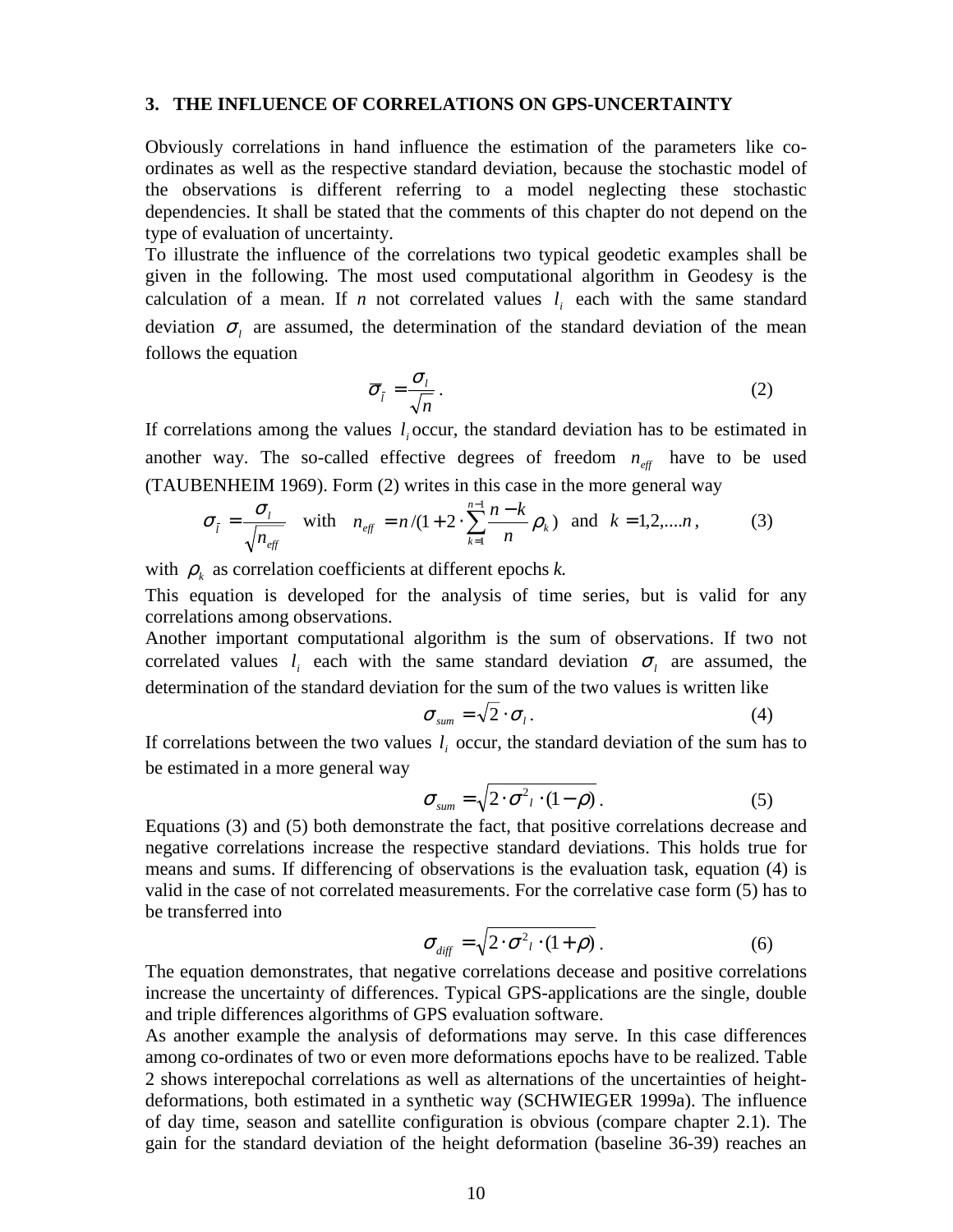|             | original, iden- | day time       | identical satellite | different |
|-------------|-----------------|----------------|---------------------|-----------|
|             | tical seasons   | identical, too | configuration, too  | seasons   |
| correlation | 0.190           | 0.228          | 0.379               | $-0.085$  |
| uncertainty | $+33%$          | $+42%$         | $+69%$              | $-7\%$    |
| alternation |                 |                |                     |           |

amount of almost 70 %, if identical satellite configurations, season and day time are simulated.

**Table 2:** Interepochal correlation coefficients and uncertainty alternation for different simulated conditions (baseline 36 – 39, height component)

Summarising it can be said, that positive correlations are helpful in the case of differences among the observed quantities and negative correlations help, if a sum or a mean is estimated. In any case the correlations have to be taken into account to get a realistic image of the uncertainty values.

## **4. CONCLUSIONS**

Correlations among GPS-observations as well as among GPS-determined co-ordinates may be determined in a synthetic way or in an empirical respectively analytic way. If the specifications of the GUM are used, it is referred to type A (empirical) and type B (synthetic) uncertainties that are quantified by standard deviations. For the synthetic determination the extended model of elementary errors is proposed. For the empirical estimation the well-known tools of time series analysis are used. The results are similar but not identical. Some differences especially regarding the periods of correlative elements have to be investigated. Nevertheless both methods seem to be appropriate for the determination of correlations and subsequently of uncertainties too.

Independent of the way of estimation the time-dependant correlations have a magnitude that make it impossible to neglect these stochastic quantities. The uncertainties increase or decrease by a significant in some cases even high amount, if the correlations are correctly introduced into the evaluation process.

## **ACKNOWLEDGEMENT**

At this place the author thanks Ms Johannsen, who did the most work regarding chapter 2.2 within her diploma thesis. The colleagues of the LGN in Hannover were also very helpful, because they provide the data of their time series and compute the hourly solution for the scope of this research. At last I want to thank the colleagues of BKG, that helped, if questions concerning the weekly solutions arose.

## **REFERENCES**

- BAILEY, G.J., SU, Y.Z., OYAMA, K.-I., 2000, Yearly variations in the low-attitude topside ionosphere, Annales Geophysicae 18, pp 789-798, Springer.
- BENDAT, J.S., PIERSOL, A.G., 1971, Random Data: analysis and measurement procedures, New York/London/Sydney/Toronto, Wiley-Interscience.
- BESSEL, F.W., 1837, Untersuchungen über die Wahrscheinlichkeit von Beobachtungsfehlern, Astronomische Nachrichten, Vol. 15, p. 369ff.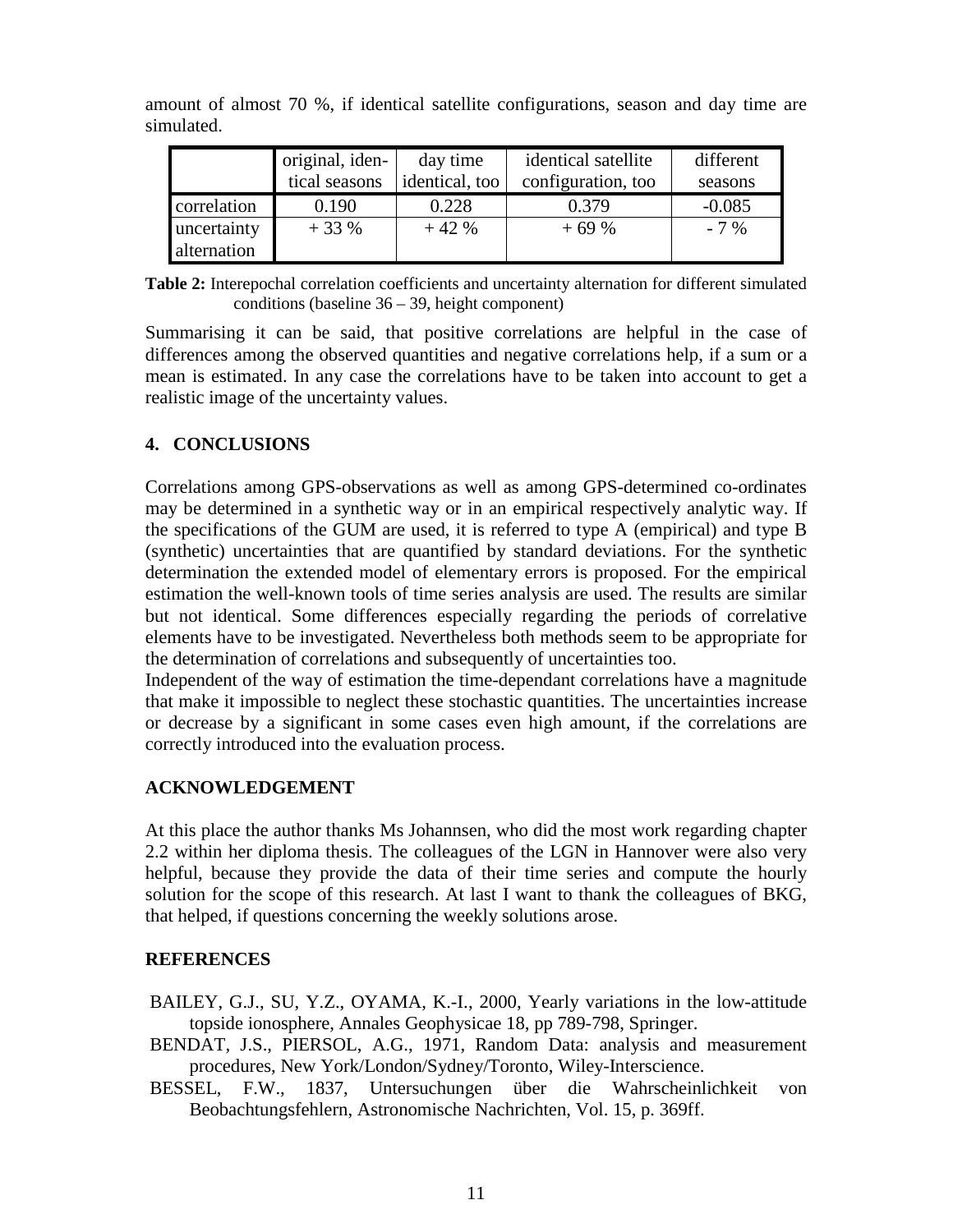FEICHTNER, E., LEITINGER, R., 1997, A 22-year cycle in the F layer ionization of the ionosphere, Annales Geophysicae 15, pp 1015-1027, Springer.

HAGEN, G., 1837, Grundzüge der Wahrscheinlichkeitsrechnung, Berlin.

- HOFMANN-WELLENHOF, B., LICHTENEGGER, H., COLLINS, J., 1994, GPS Theory and practise, Wien/New York, Springer.
- IOS, 1995, Guide to the expression of uncertainty in measurement (GUM), International Organisation of Standardization (IOS), Switzerland.
- JOHANNSEN, K., 2000, Zeitreihenanalyse kontinuierlicher GPS-Messungen, diploma thesis (unpublished), Geodetic Institute, University of Hannover.
- MONTAG, H., 1997, Zu einigen Grundlagen globaler und regionaler Referenzsysteme, in: GPS-Anwendungen und Ergebnisse 1996, DVW-Schriftenreihe Nr. 28, Stuttgart, Konrad Wittwer.
- PELZER, H., 1985, Grundlagen der mathematischen Statistik und der Ausgleichungsrechnung, in: PELZER, H. (Ed.): Geodätische Netze in der Landesund Ingenieurvermessung, pp 3-120, Stuttgart, Konrad Wittwer.
- SCHWIEGER, V., 1999a, Ein Elementarfehlermodell für GPS-Überwachungsmessungen - Konstruktion und Bedeutung interepochaler Korrelationen, Wissenschaftliche Arbeiten der Fachrichtung Vermessungswesen der Universität Hannover, Nr. 231.
- SCHWIEGER, V., 1999b, The effect of interepochal correlations in the analysis of monitoring surveys, Proceedings on  $9<sup>th</sup>$  International FIG Symposium on deformations measurements, pp 234-244, Olsztyn.
- SEEBER, G., 1993, Satellite Geodesy: foundations, methods and applications, Walter de Gruyter, Berlin/New York.
- TAUBENHEIM, J., 1969, Statistische Auswertung geophysikalischer und meteorologischer Daten, Leipzig, Akademische Verlagsgesellschaft Geest & Portig.
- TEUNISSEN, P.J.G., KLEUSBERG, A., 1998, GPS for Geodesy, Berlin/Heidelberg/New York, Springer.
- WANNINGER, L., 1994, Der Einfluß der Ionosphäre auf die Positionierung mit GPS, Wissenschaftliche Arbeiten der Fachrichtung Vermessungswesen der Universität Hannover, Nr. 201.

#### **CONTACT**

Dr. Volker Schwieger

GeoForschungsZentrum Potsdam (GFZ)

Division 1: Kinematics and Dynamics of the Earth

Section 1.2: Satellite Mission Development and Operations

c/o DLR Oberpfaffenhofen

D-82234 Wessling

GERMANY

Tel. + 49 8153 28 1204

Fax + 49 8153 28 1585

E-mail: schwieg@gfz-potsdam.de